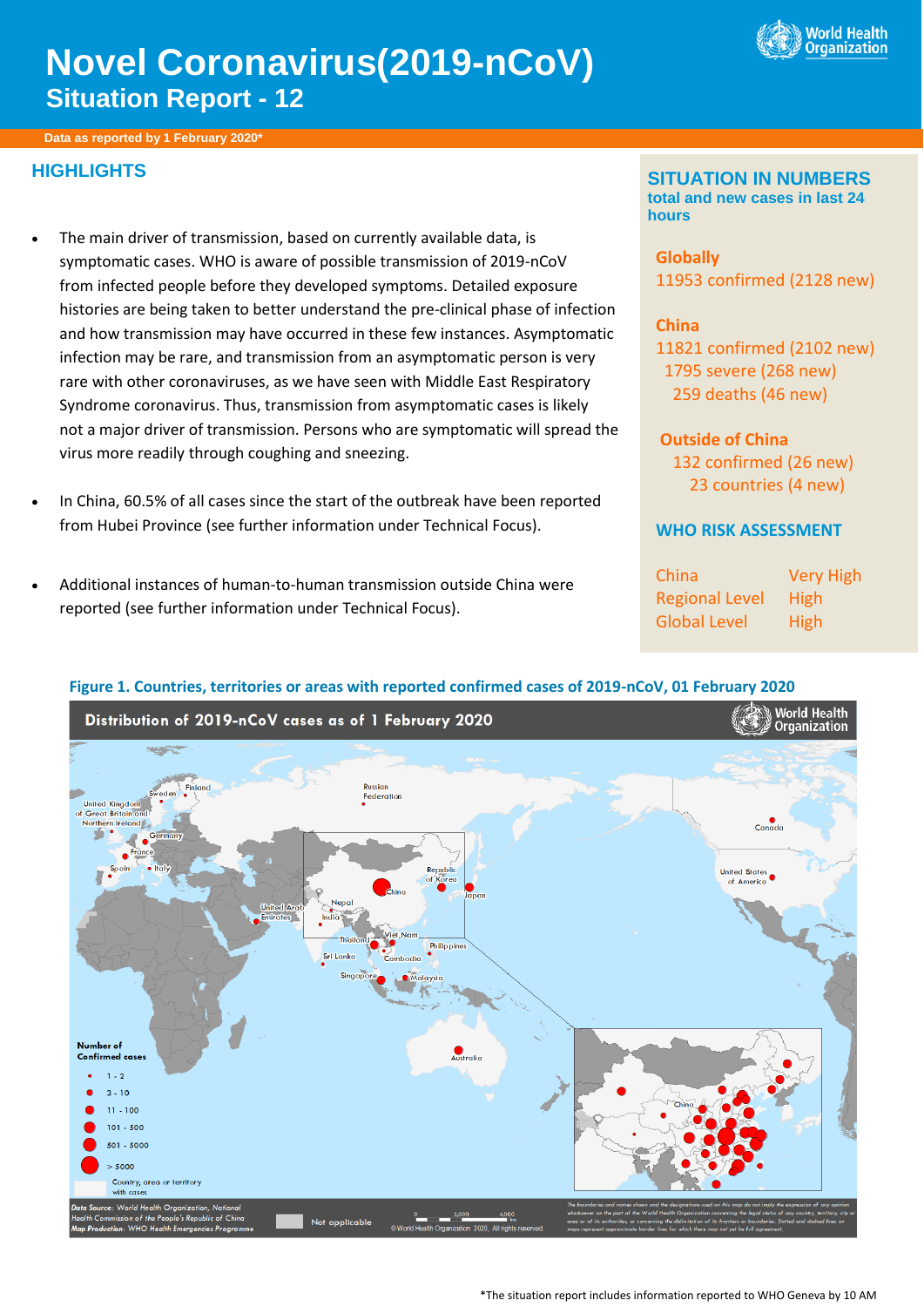# **TECHNICAL FOCUS:**

#### Notable Epidemiological Events Reported in the Last 24 Hours

In France, for the first time outside China, a healthcare worker was diagnosed as being ill with 2019-nCoV acute respiratory disease. The health worker treated two patients who were later identified as probable cases.

The first instance of third-generation human-to-human transmission outside China has been identified, in an individual who was exposed to a confirmed case from the cluster in Bavaria, Germany.

For the first time, a case was exported from a country other than China: a patient was identified in South Korea following their exposure in Japan to a confirmed case.

In the last 24 hours, additional instances of human-to-human transmission outside China were reported: in Japan, a tour guide who is part of the same cluster of Japanese cases who had contact with tourists from Wuhan; in Germany, a case that is part of the cluster in Bavaria; and in Thailand, a taxi driver who had no travel history to China.

#### Epidemiological link to Hubei Province

The outbreak of 2019-nCoV is still largely centered around Hubei Province.

In China, 60.5% of all cases since the start of the outbreak have been reported from Hubei Province. The remaining 39.5% of cases have been reported from 33 provinces, regions and cities. After Hubei Province, the second largest number of cases has been reported from Zhejiang Province (599 cases).

Of the 132 cases identified outside China, 14 were due to secondary transmission outside China. Of the remaining cases, travel history is available for 101 of them: all 101 had travelled to China in the 14 days before illness onset. Of the 81 for whom the exact destination in China was known, all had travelled to Hubei province.

Table 1 shows the number and proportion of cases in China which have come from Hubei Province, by date of report over the past seven days.

#### **Table 1. Newly reported confirmed cases of 2019-nCoV acute respiratory disease from Hubei province and all China, by date reported**

| Date reported   | <b>Hubei Province</b> | <b>China</b> | <b>Proportion from Hubei</b> |
|-----------------|-----------------------|--------------|------------------------------|
| 1 February 2020 | 1347                  | 2101         | 64%                          |
| 31 January 2020 | 1220                  | 1984         | 61%                          |
| 30 January 2020 | 1032                  | 1739         | 59%                          |
| 29 January 2020 | 840                   | 1460         | 58%                          |
| 28 January 2020 | 1291                  | 1796         | 72%                          |
| 27 January 2020 | 371                   | 756          | 49%                          |
| 26 January 2020 | 323                   | 688          | 47%                          |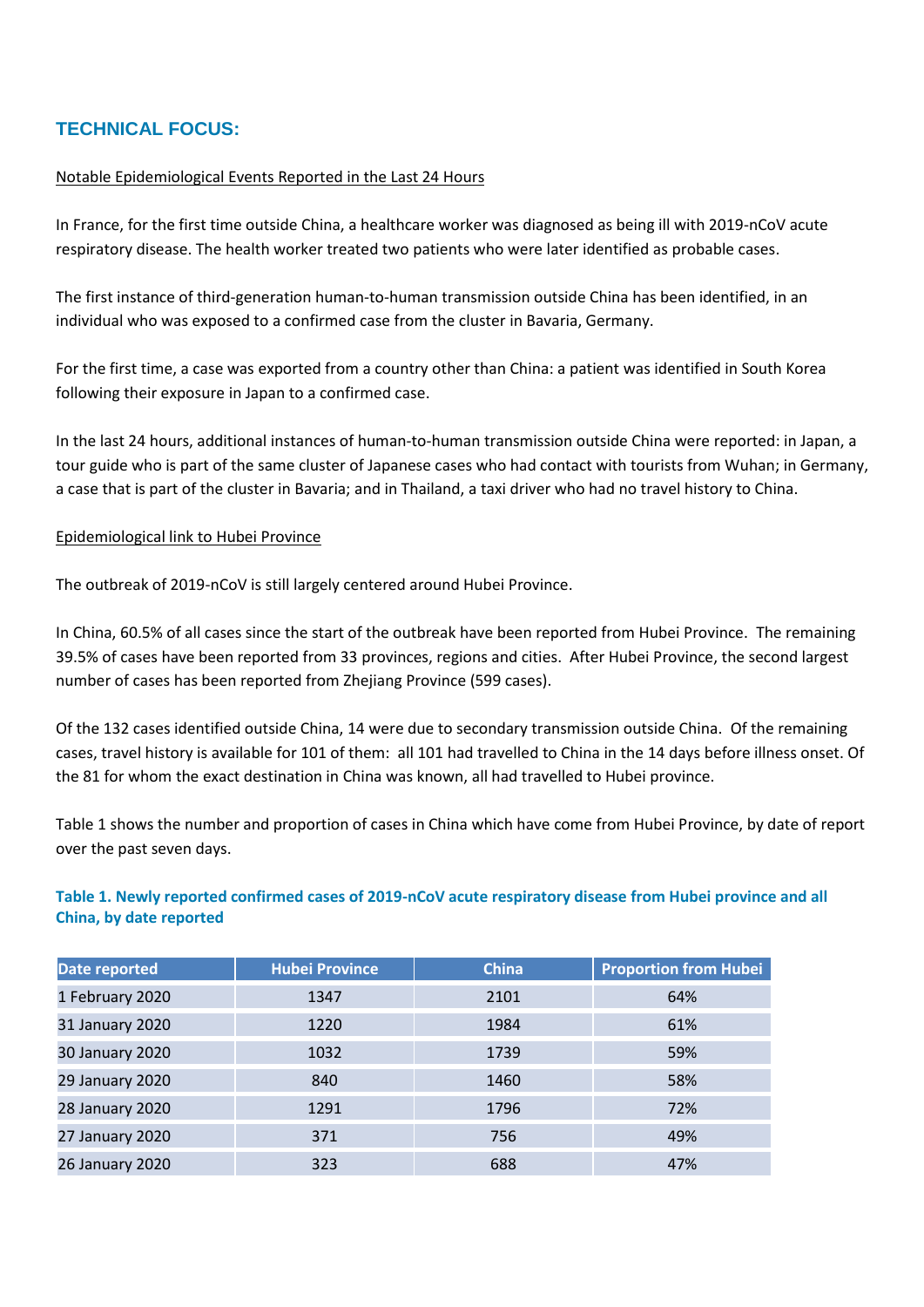# **SURVEILLANCE**

**Table 2. Confirmed cases of 2019-nCoV acute respiratory disease reported by province in China, its territories or areas, 1 February 2020**

| <b>Province/Region/City</b> | <b>Confirmed Cases</b> |  |
|-----------------------------|------------------------|--|
| Hubei                       | 7153                   |  |
| Zhejiang                    | 599                    |  |
| Guangdong                   | 520                    |  |
| Henan                       | 422                    |  |
| Hunan                       | 389                    |  |
| Anhui                       | 297                    |  |
| Jiangxi                     | 286                    |  |
| Chongqing                   | 238                    |  |
| Sichuan                     | 207                    |  |
| Jiangsu                     | 202                    |  |
| Shandong                    | 202                    |  |
| <b>Beijing</b>              | 156                    |  |
| Shanghai                    | 153                    |  |
| Fujian                      | 144                    |  |
| Shaanxi                     | 101                    |  |
| Guangxi                     | 100                    |  |
| Hebei                       | 96                     |  |
| Yunnan                      | 91                     |  |
| Heilongjiang                | 80                     |  |
| Liaoning                    | 60                     |  |
| Hainan                      | 57                     |  |
| Shanxi                      | 47                     |  |
| Gansu                       | 35                     |  |
| Tianjin                     | 34                     |  |
| Guizhou                     | 29                     |  |
| Ningxia                     | 26                     |  |
| Inner Mongolia              | 23                     |  |
| Xinjiang                    | 18                     |  |
| Jilin                       | 17                     |  |
| Hong Kong SAR               | 13                     |  |
| Taipei                      | 10                     |  |
| Qinghai                     | $\,8\,$                |  |
| Macau SAR                   | $\overline{7}$         |  |
| Xizang                      | $\mathbf 1$            |  |
| Total                       | 11821                  |  |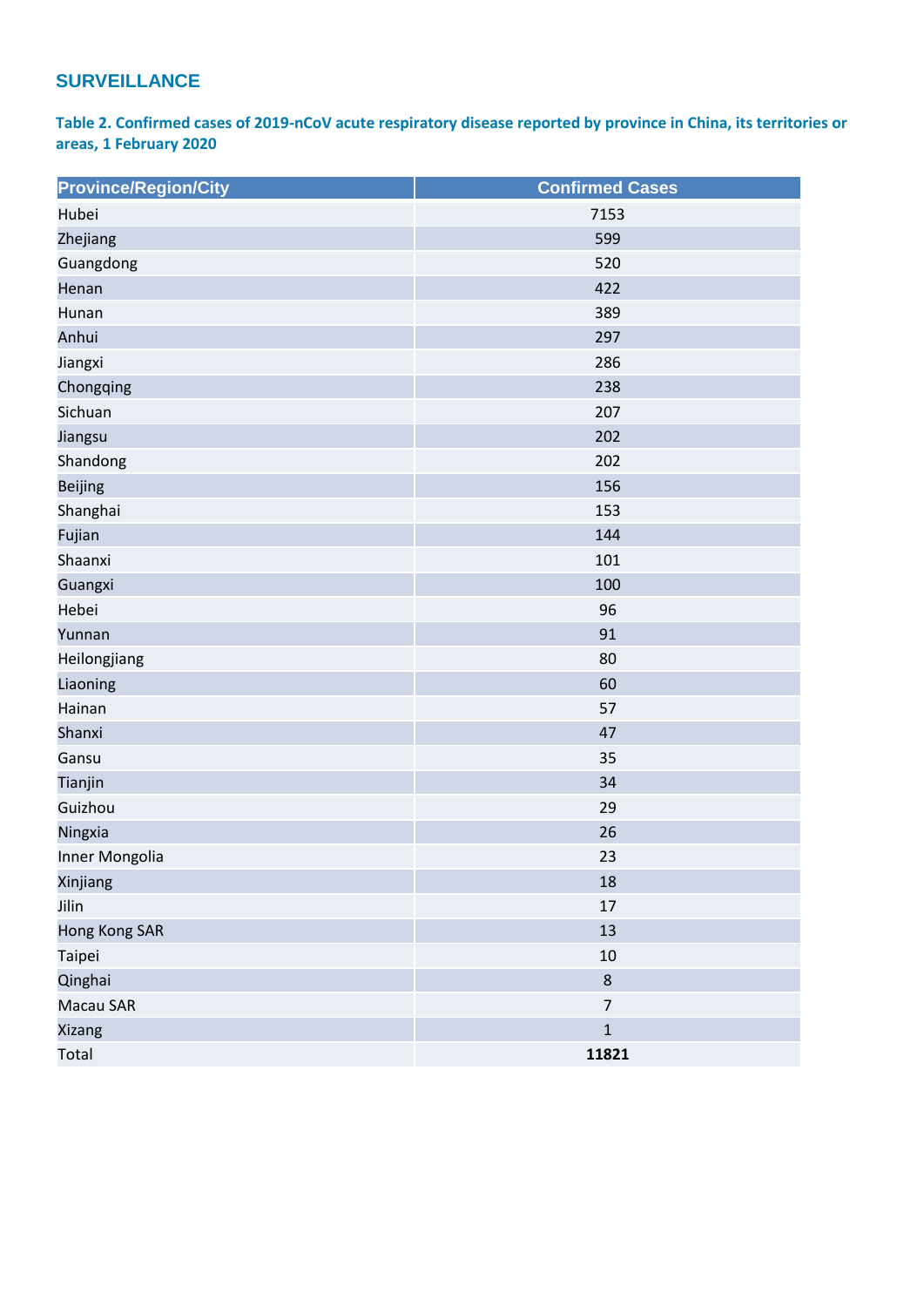#### **Table 3. Countries, territories or areas with reported confirmed cases of 2019-nCoV. Data as of 1 February 2020**

| <b>WHO Regional Office</b>    | Country/Territory/Area          | <b>Confirmed Cases</b> |
|-------------------------------|---------------------------------|------------------------|
|                               | China*                          | 11821                  |
|                               | Japan                           | 17                     |
| <b>Western Pacific</b>        | Republic of Korea               | 12                     |
|                               | Viet Nam                        | 6                      |
|                               | Singapore                       | 16                     |
|                               | Australia                       | 12                     |
|                               | Malaysia                        | 8                      |
|                               | Cambodia                        | $\mathbf{1}$           |
|                               | Philippines                     | $\mathbf{1}$           |
|                               | Thailand                        | 19                     |
| <b>South-East Asia</b>        | Nepal                           | $\mathbf{1}$           |
|                               | Sri Lanka                       | $\mathbf{1}$           |
|                               | India                           | $\mathbf{1}$           |
|                               | <b>United States of America</b> | $\overline{7}$         |
| <b>Region of the Americas</b> | Canada                          | $\sqrt{4}$             |
|                               | France                          | 6                      |
|                               | Finland                         | $\mathbf{1}$           |
|                               | Germany                         | $\overline{7}$         |
| <b>European Region</b>        | Italy                           | $\overline{2}$         |
|                               | <b>Russian Federation</b>       | $\overline{2}$         |
|                               | Spain                           | $\mathbf{1}$           |
|                               | Sweden                          | $\mathbf{1}$           |
|                               | <b>United Kingdom</b>           | $\overline{2}$         |
| <b>Eastern Mediterranean</b>  | <b>United Arab Emirates</b>     | $\overline{4}$         |
| <b>Total Confirmed cases</b>  | Total                           | 11953                  |

\*Confirmed cases in China include cases confirmed in Hong Kong SAR (13 confirmed cases), Macau SAR (7 confirmed cases) and Taipei (10 confirmed cases).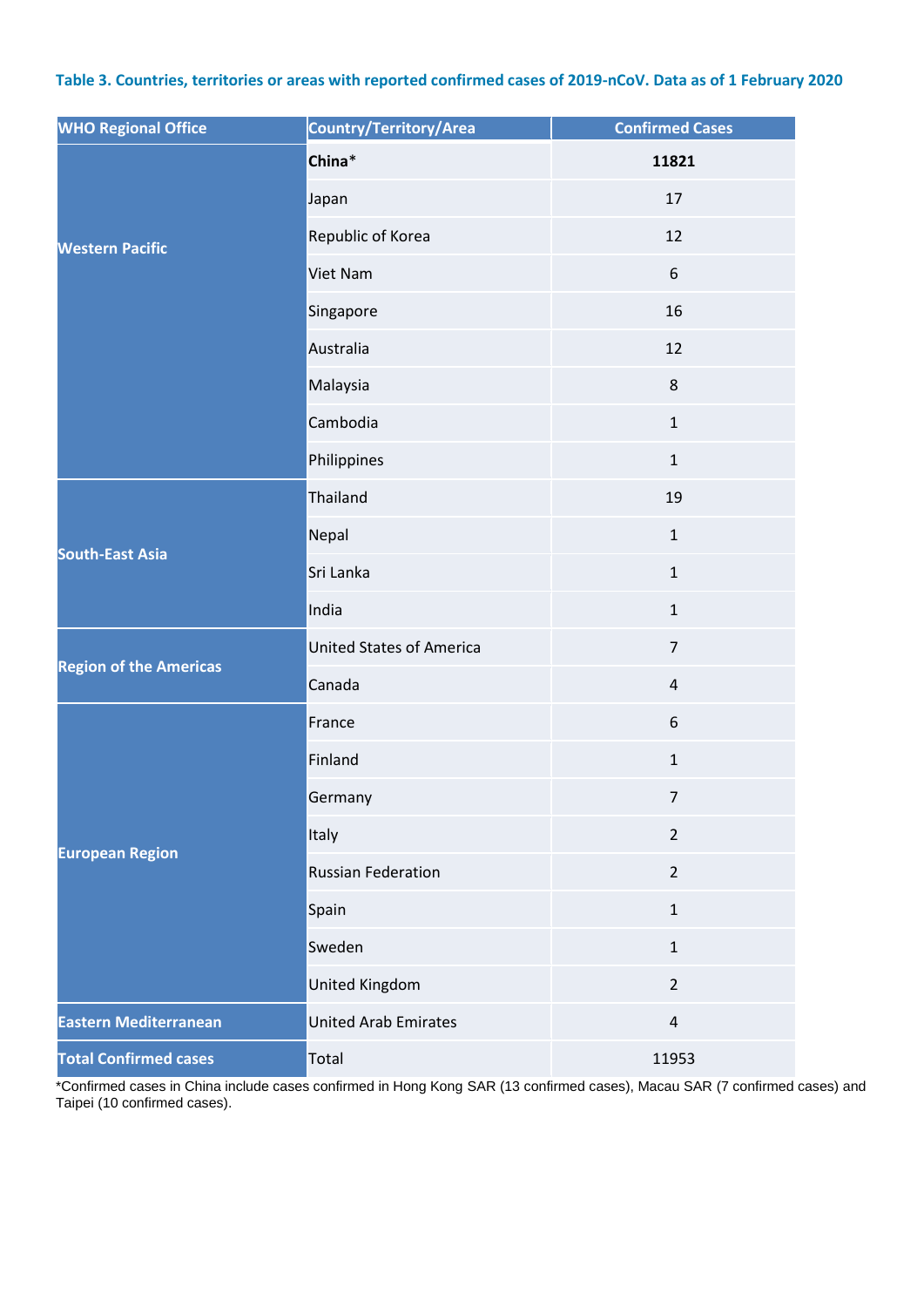#### **Figure 3: Epidemic curve of 2019-nCoV cases (n=66) identified outside of China, by date of onset of symptoms and travel history, 1 February 2020**



Note for figure 2: Of the 132 cases reported outside China, seven were detected while asymptomatic. For the remaining 125 cases, information on date of onset of symptoms is available only for the 66 cases presented in the epidemiologic curve.

#### **Figure 4: Epidemic curve of 2019-nCoV cases (n=132) identified outside of China, by date of reporting and travel history, 1 February 2020**

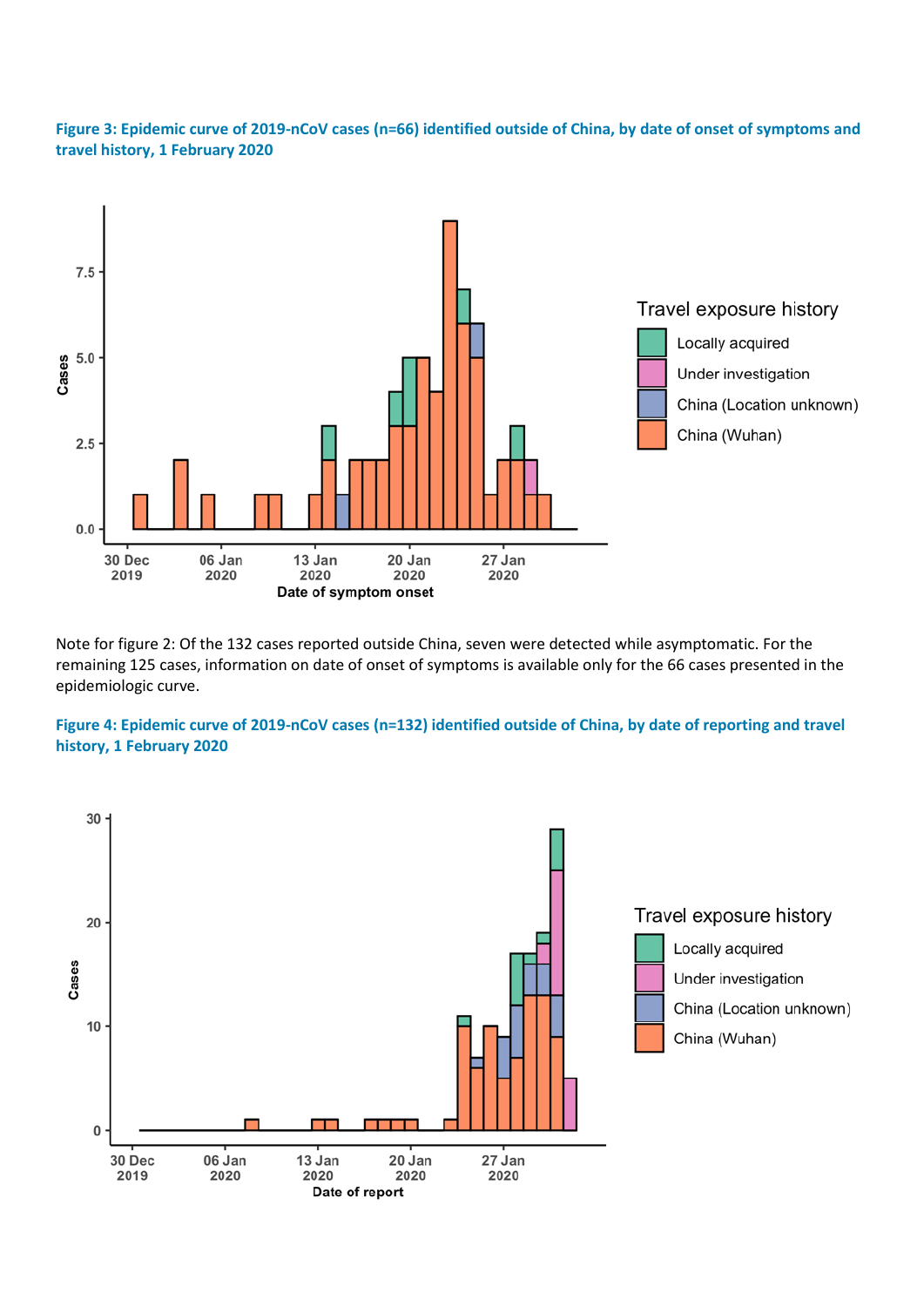## **STRATEGIC OBJECTIVES**

WHO's strategic objectives for this response are to:

- Limit human-to-human transmission including reducing secondary infections among close contacts and health care workers, preventing transmission amplification events, and preventing further international spread from China\*;
- Identify, isolate and care for patients early, including providing optimized care for infected patients;
- Identify and reduce transmission from the animal source;
- Address crucial unknowns regarding clinical severity, extent of transmission and infection, treatment options, and accelerate the development of diagnostics, therapeutics and vaccines;
- Communicate critical risk and event information to all communities and counter misinformation;
- Minimize social and economic impact through multisectoral partnerships.

\*This can be achieved through a combination of public health measures, such as rapid identification, diagnosis and management of the cases, identification and follow up of the contacts, infection prevention and control in healthcare settings, implementation of health measures for travellers, awareness- raising in the population and risk communication.

# **PREPAREDNESS AND RESPONSE**

- WHO has actively sought misinformation and responded to rumours through ['myth busting'](https://www.who.int/emergencies/diseases/novel-coronavirus-2019/advice-for-public/myth-busters) on WHO's social media and it[s website.](https://www.who.int/emergencies/diseases/novel-coronavirus-2019/advice-for-public/myth-busters)
- WHO has developed a protocol for the investigation of early cases (the "First Few X (FFX) Cases and contact [investigation protocol for 2019-novel coronavirus \(2019-nCoV\) infection](https://www.who.int/publications-detail/the-first-few-x-(ffx)-cases-and-contact-investigation-protocol-for-2019-novel-coronavirus-(2019-ncov)-infection)"). The protocol is designed to gain an early understanding of the key clinical, epidemiological and virological characteristics of the first cases of 2019 nCoV infection detected in any individual country, to inform the development and updating of public health guidance to manage cases and reduce potential spread and impact of infection.
- WHO has been in regular and direct contact with Member States where cases have been reported. WHO is also informing other countries about the situation and providing support as requested.
- WHO has developed interim guidance for [laboratory diagnosis,](https://www.who.int/health-topics/coronavirus/laboratory-diagnostics-for-novel-coronavirus) [advice on the use of masks during home care and](https://www.who.int/publications-detail/advice-on-the-use-of-masks-the-community-during-home-care-and-in-health-care-settings-in-the-context-of-the-novel-coronavirus-(2019-ncov)-outbreak)  [in health care settings in the context of the novel coronavirus \(2019-nCoV\) outbreak,](https://www.who.int/publications-detail/advice-on-the-use-of-masks-the-community-during-home-care-and-in-health-care-settings-in-the-context-of-the-novel-coronavirus-(2019-ncov)-outbreak) [clinical management](https://www.who.int/publications-detail/clinical-management-of-severe-acute-respiratory-infection-when-novel-coronavirus-(ncov)-infection-is-suspected)[,](https://www.who.int/publications-detail/infection-prevention-and-control-during-health-care-when-novel-coronavirus-(ncov)-infection-is-suspected) [infection prevention and control in health care settings,](https://www.who.int/publications-detail/infection-prevention-and-control-during-health-care-when-novel-coronavirus-(ncov)-infection-is-suspected) [home care for patients with suspected novel](https://www.who.int/publications-detail/home-care-for-patients-with-suspected-novel-coronavirus-(ncov)-infection-presenting-with-mild-symptoms-and-management-of-contacts)  [coronavirus,](https://www.who.int/publications-detail/home-care-for-patients-with-suspected-novel-coronavirus-(ncov)-infection-presenting-with-mild-symptoms-and-management-of-contacts) [risk communication and community engagement.](https://www.who.int/publications-detail/risk-communication-and-community-engagement-readiness-and-initial-response-for-novel-coronaviruses-(-ncov))
- Prepare[d disease commodity package](https://www.who.int/publications-detail/disease-commodity-package---novel-coronavirus-(ncov)) that includes an essential list of biomedical equipment, medicines and supplies necessary to care for patients with 2019-nCoV.
- WHO has provided recommendations to reduce risk of [transmission from animals to humans.](https://www.who.int/health-topics/coronavirus/who-recommendations-to-reduce-risk-of-transmission-of-emerging-pathogens-from-animals-to-humans-in-live-animal-markets)
- WHO has published an [updated advice for international traffic in relation to the outbreak of the novel](https://www.who.int/ith/2020-24-01-outbreak-of-Pneumonia-caused-by-new-coronavirus/en/)  [coronavirus 2019-nCoV.](https://www.who.int/ith/2020-24-01-outbreak-of-Pneumonia-caused-by-new-coronavirus/en/)
- Activation of R&D blueprint to accelerate diagnostics, vaccines, and therapeutics.
- WHO has developed an *online course* to provide general introduction to emerging respiratory viruses, including novel coronaviruses.
- WHO is providing guidance on early investigations, which are critical to carry out early in an outbreak of a new virus. The data collected from the protocols can be used to refine recommendations for surveillance and case definitions, to characterize the key epidemiological transmission features of 2019-nCoV, help understand spread, severity, spectrum of disease, impact on the community and to inform operational models for implementation of